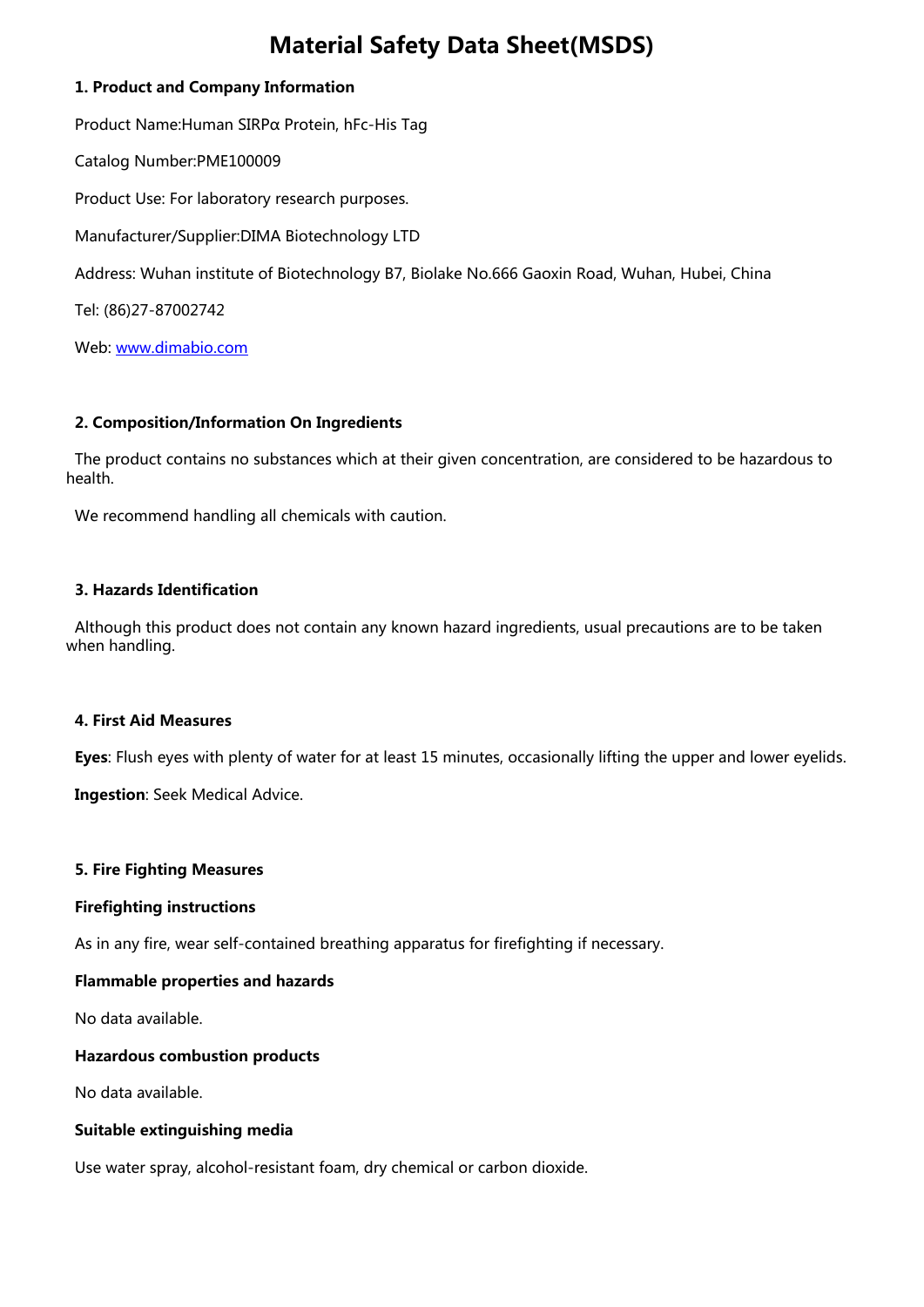## *Unsuitable extinguishing media*

 *A solid water stream may be inefficient.* 

## *6. Accidental Release Measures*

### *Environmental precautions*

 *Avoid release into the environment.* 

## *Released or spilled*

 *Avoid raising and breathing dust and provide adequate ventilation.* 

 *As conditions warrant, wear a NIOSH approved self-contained breathing apparatus, or respirator, and appropriate personal protection.* 

 *Transfer to proper chemical waste container for disposal.* 

## *7. Handling and Storage*

## *Precautions for safe handling*

 *Provide appropriate exhaust ventilation at places where dust is formed.* 

 *Avoid breathing.* 

 *Avoid prolonged or repeated exposure.* 

### *Conditions for safe storage*

 *Keep container tightly closed in a dry and well-ventilated place.* 

 *Recommended storage temperature-80℃.* 

# *8.Exposure Controls/Personal Protection*

#### *Personal protective equipment*

 *Compatible chemical-resistant gloves.* 

 *Eye wash station in work area.* 

 *Lab coat.* 

 *Safety glasses.* 

# *Eye protection*

 *Safety glasses* 

 *Hand protection*

 *Compatible chemical-resistant gloves* 

 *Skin and body protection*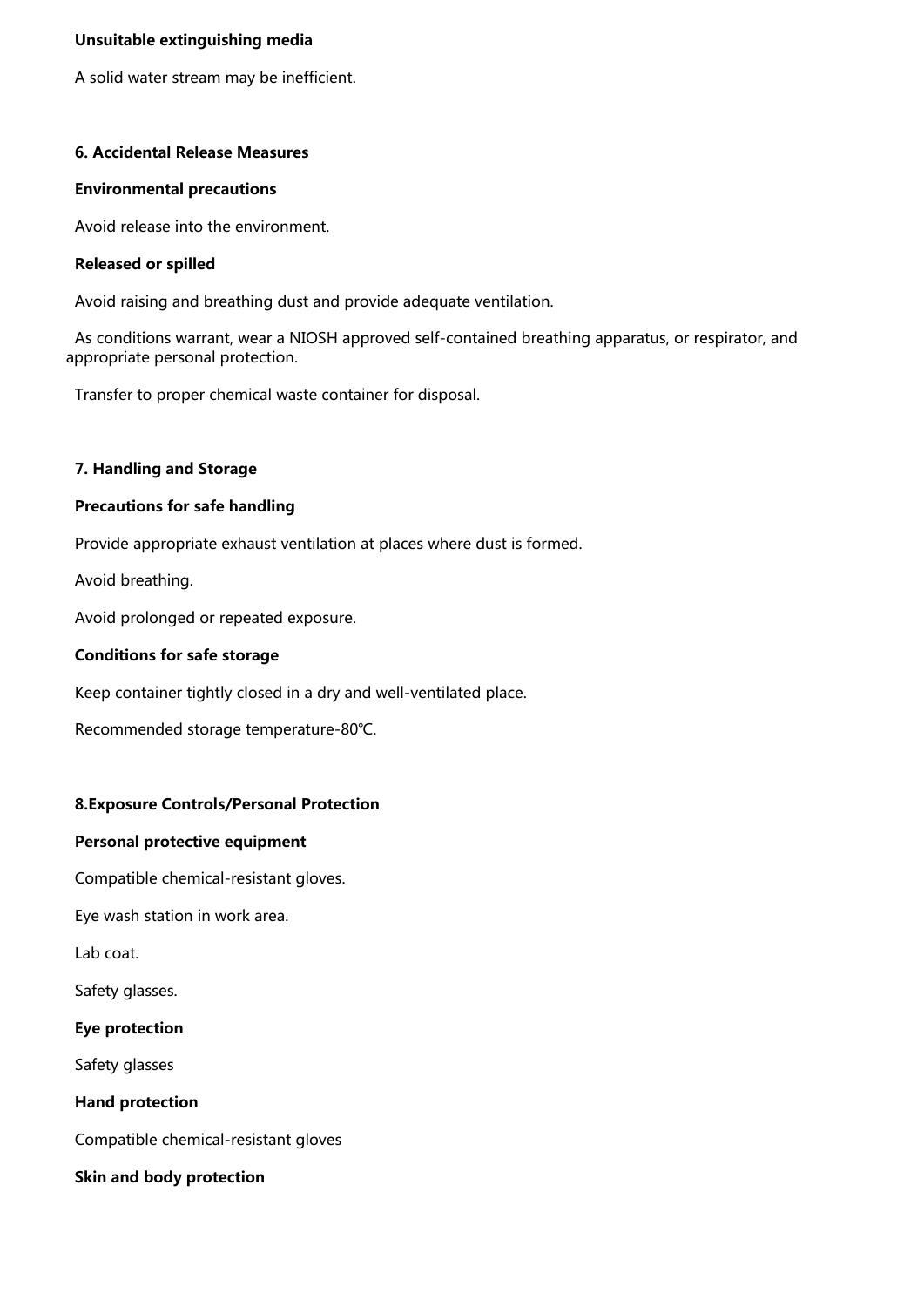*The type of protective equipment must be selected according to the concentration and amount of the dangerous substance at the specific workplace.* 

# *Specific engineering controls*

 *Use mechanical exhaust or laboratory fume hood to avoid exposure.* 

# *9. Physical And Chemical Properties*

| <b>Physical states:</b>              | solid   |
|--------------------------------------|---------|
| Color:                               | No data |
| <b>Melting point/freezing point:</b> | No data |
| <b>Boiling point:</b>                | No data |
| Flash point:                         | No data |
| <b>Ignition temperature:</b>         | No data |
| <b>Auto-ignition temperature:</b>    | No data |
| Lower explosion limit:               | No data |
| <b>Upper explosion limit:</b>        | No data |
| <b>Vapor pressure:</b>               | No data |
| <b>Density:</b>                      | No data |
| <b>Water solubility:</b>             | No data |
| <b>Partition coefficient:</b>        | No data |
| <b>Relative vapor density:</b>       | No data |
| Odor:                                | No data |
| <b>Odor Threshold:</b>               | No data |
| <b>Evaporation rate:</b>             | No data |

# *10. Stability and Reactivity*

| <b>Stability</b>                        | Stable under recommended storage conditions.               |
|-----------------------------------------|------------------------------------------------------------|
| <b>Conditions to avoid</b>              | No data available.                                         |
| <b>Materials to avoid</b>               | Strong oxidizing agents.                                   |
| <b>Hazardous decomposition products</b> | Carbon oxides.<br>Hydrogen chloride gas.<br>Sodium oxides. |